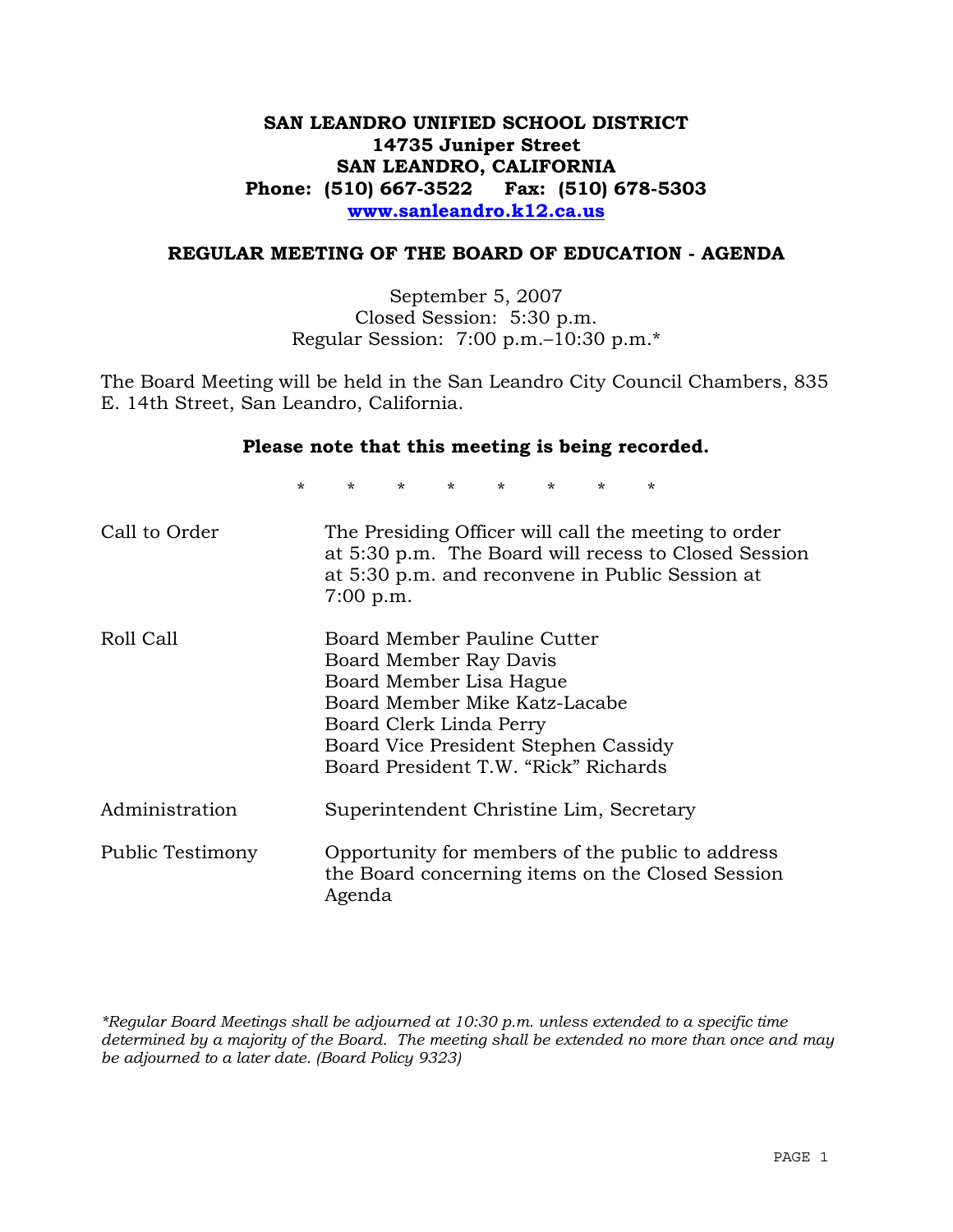Prior to the Public Session, the Board will meet in Closed Session pursuant to Government Code Sections 54957, 54957.6, 54956.9(b), and 54956.9.

- a) Public Employee Performance Evaluation, Title: Superintendent's Evaluation
- b) Public Employee Discipline/Dismissal/Release
- c) Conference with Labor Negotiator
- d) Conference with Legal Counsel Anticipated Litigation Significant exposure to litigation
- e) Public Employee Appointment Title: Limited-Term Measure B Administrative Assistant
- f) Conference with Real Property Negotiator Property(ies)
- g) Conference with Legal Counsel Existing Litigation

| Report Closed<br>Session Action | Motion __________ Second __________ Vote ________             |                                                                                                                                                                                                                                                                                                                                                                                                                                                                                                                                                                                                                                                                                                                                                                                                                                                                                                                                                                                                                        |
|---------------------------------|---------------------------------------------------------------|------------------------------------------------------------------------------------------------------------------------------------------------------------------------------------------------------------------------------------------------------------------------------------------------------------------------------------------------------------------------------------------------------------------------------------------------------------------------------------------------------------------------------------------------------------------------------------------------------------------------------------------------------------------------------------------------------------------------------------------------------------------------------------------------------------------------------------------------------------------------------------------------------------------------------------------------------------------------------------------------------------------------|
| Pledge of Allegiance            |                                                               |                                                                                                                                                                                                                                                                                                                                                                                                                                                                                                                                                                                                                                                                                                                                                                                                                                                                                                                                                                                                                        |
| Approve Agenda                  | 2007<br>Motion ___________ Second ____________ Vote _________ | Approve the Regular Meeting Agenda of September 5,                                                                                                                                                                                                                                                                                                                                                                                                                                                                                                                                                                                                                                                                                                                                                                                                                                                                                                                                                                     |
| Legal Statement                 | 54954.2(a)                                                    | Members of the audience who wish to address the<br>Board are asked to complete the yellow card available at<br>the entrance and submit it to the Board's Administrative<br>Assistant. Speakers who have completed the card will be<br>called when the item is reached on the agenda or, for<br>non-agenda items, during the Public Testimony. Cards<br>are to be turned in before the item is reached on the<br>agenda. Please note that this meeting is being recorded.<br>State law prohibits the Board of Education from taking<br>any action on or discussing items that are not on the<br>posted agenda except to A) briefly respond to statements<br>made or questions posed by the public in attendance; B)<br>ask questions for clarification; C) provide a reference to a<br>staff member or other resource for factual information in<br>response to the inquiry; or D) ask a staff member to<br>report back on the matter at the next meeting and/or put<br>it on a future agenda. (Government Code Section |

## **PRESENTATIONS**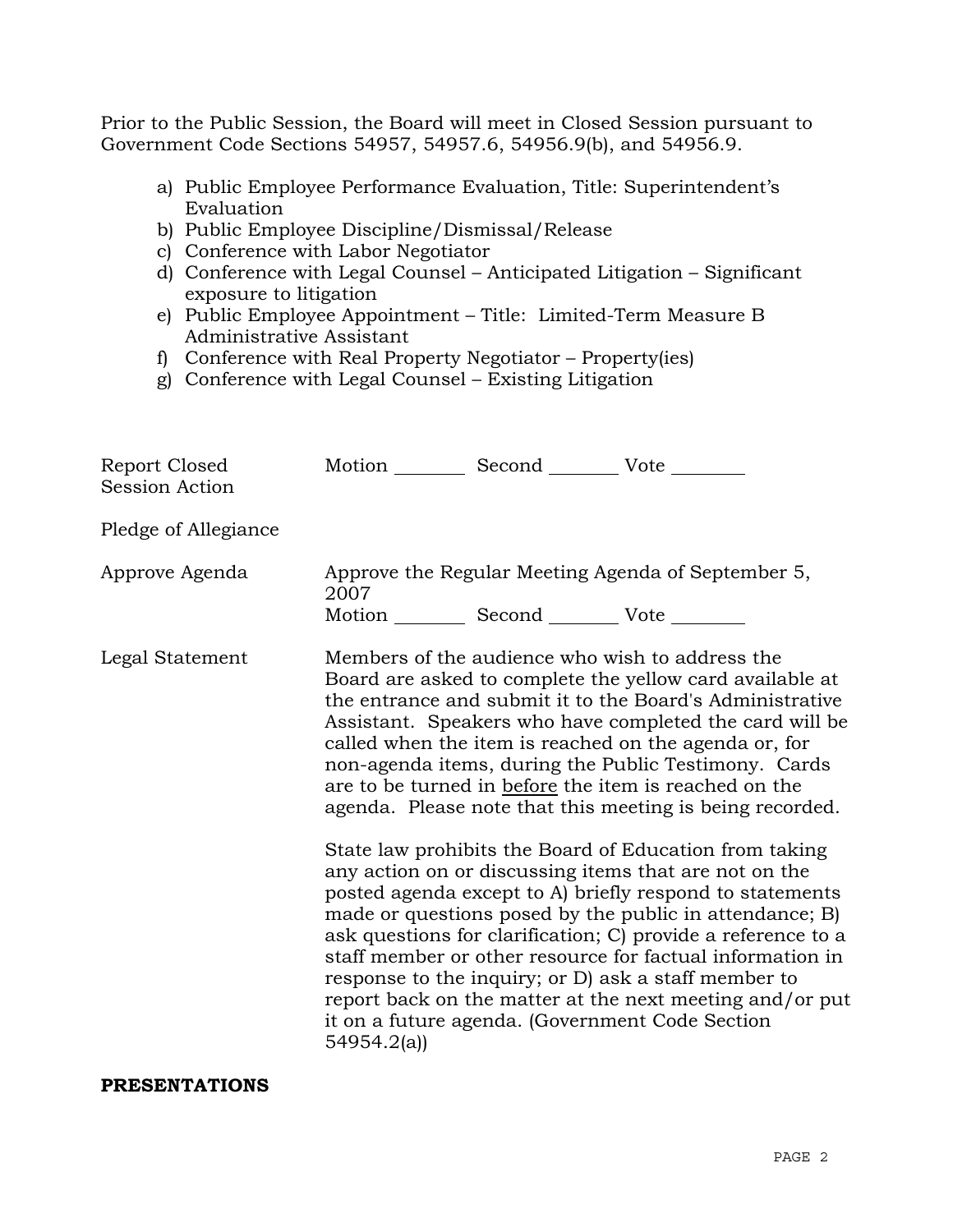- Aulani Cler, Director of Nutrition Services, will be sharing a presentation on the District's Food Services Department "going green", including a breakdown of options and a cost analysis.
- \* Daniel Chaja, Assistant Director of Research and Program Evaluation, will present information related to District wide and school wide results from the 2006-2007 state assessments. The presentation will highlight District, school and subgroup performance regarding the California Standards Test (CST), state Academic Performance Index (API), and the No Child Left Behind Adequate Yearly Progress (AYP) report. Daniel will also include data showing progress over time, areas of celebration for the district as well as areas of focus for the 2007-2008 school year.

# **PUBLIC TESTIMONY ON NON-AGENDA ITEMS**

## **7:30 P.M. TIME SPECIFIC - ACTION ITEM**

## **PRESENTATION**

San Leandro High School Principal Amy Furtado will provide the Board with a presentation on the work of the Measure B Steering Committee as it relates to the Compressed Design Schedule for the 9th Grade Campus; the final design approved by the Steering Committee; and a request for Board action for staff to move forward with the next design phase.

#### Facilities and Construction

| $5.1 - A$<br>Schematic Design<br>Phase of the New 9th<br>Grade Campus | <b>Staff Recommendation:</b><br>Approve the schematic design phase,<br>including site plan, floor plan and elevations<br>for the new 9th Grade Campus. | Backup will<br>be emailed on<br>Tuesday,<br>Sept. 5, 2007 |
|-----------------------------------------------------------------------|--------------------------------------------------------------------------------------------------------------------------------------------------------|-----------------------------------------------------------|
|                                                                       | Motion<br>Second Vote                                                                                                                                  |                                                           |
| <b>REPORTS</b>                                                        | Correspondence<br>Superintendent's Report<br><b>Board Committee Reports</b><br>• Facilities/Technology                                                 |                                                           |
| AAMARMA IMRIIA                                                        |                                                                                                                                                        |                                                           |

#### **CONSENT ITEMS**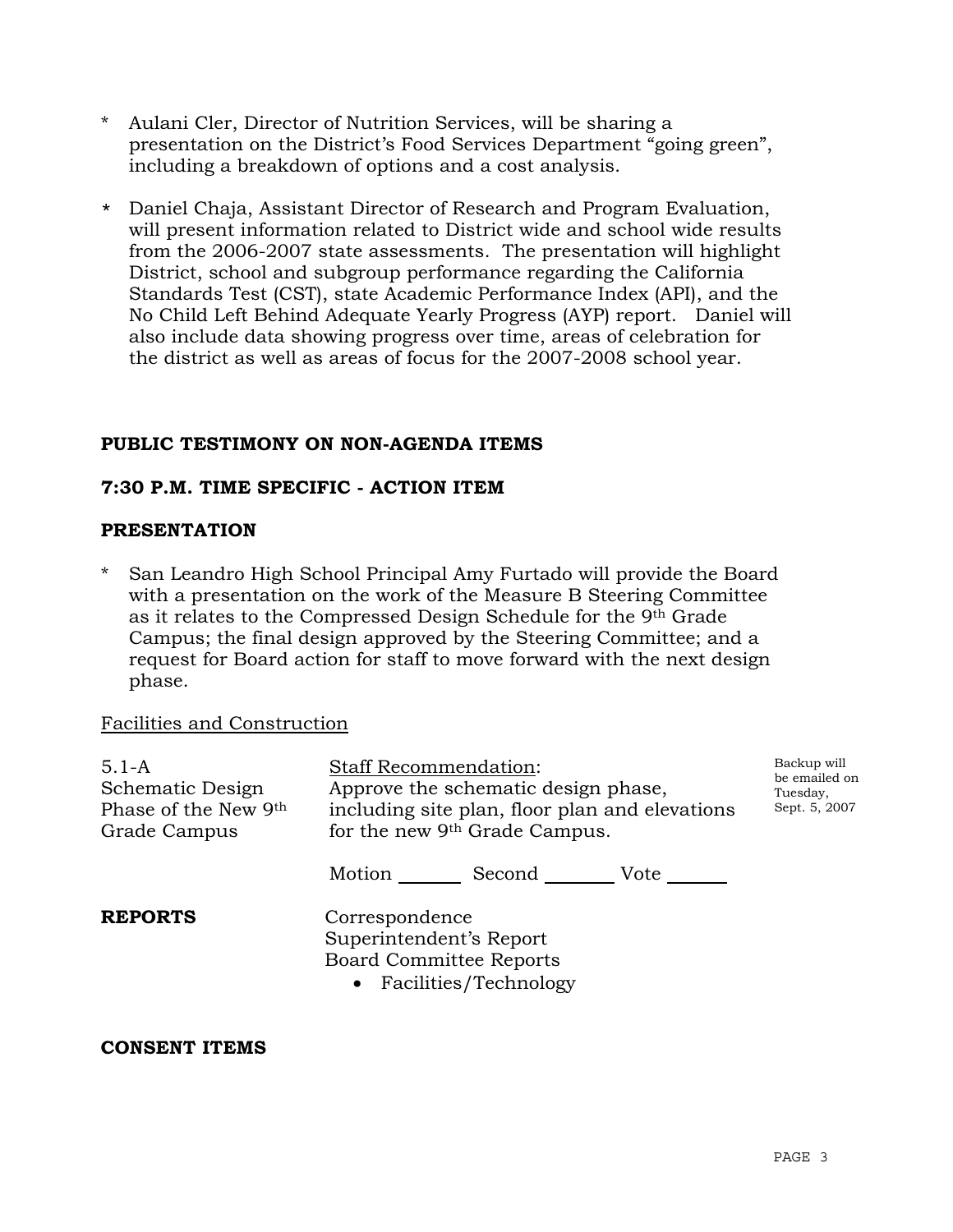These items are considered routine and may be enacted by a single motion. At the request of any member of the Board, any item on the consent agenda shall be removed and given individual consideration for action as a regular agenda item.

# General Services

| $1.1 - C$                                                                 | Staff Recommendation:                                                                                                            |                                                 |                                                                                                        |
|---------------------------------------------------------------------------|----------------------------------------------------------------------------------------------------------------------------------|-------------------------------------------------|--------------------------------------------------------------------------------------------------------|
| Approval of Amended<br>Board Minutes - April<br>13, 2007                  | Approve the amended minutes of the regular<br>Board meeting held April 13, 2007.                                                 |                                                 |                                                                                                        |
|                                                                           |                                                                                                                                  | Motion _________ Second __________ Vote _______ |                                                                                                        |
| Human Resources                                                           |                                                                                                                                  |                                                 |                                                                                                        |
| $2.1-C$<br>Acceptance of<br>Personnel Report                              | Staff Recommendation:<br>Accept Personnel Report as submitted.                                                                   |                                                 |                                                                                                        |
|                                                                           |                                                                                                                                  | Motion _________ Second __________ Vote _______ |                                                                                                        |
| $2.2 - C$<br>Renewal of Student<br><b>Teaching Agreements</b>             | <b>Staff Recommendation:</b><br>Approve the renewal of the Student Teaching<br>Agreement between the District and Mills College. |                                                 |                                                                                                        |
|                                                                           |                                                                                                                                  | Motion _________ Second __________ Vote _______ |                                                                                                        |
| $2.3-C$<br>Resolution #07-35,<br>Teachers Teaching Out<br>of Subject Area | Staff Recommendation:                                                                                                            | to Teach Out of Major/Minor Subject Area.       | Adopt Resolution #07-35 authorizing a Holder of a<br>Multiple Subject or Standard Teaching Credential  |
|                                                                           |                                                                                                                                  | Motion _________ Second __________ Vote _______ |                                                                                                        |
| $2.4-C$<br>Resolution #07-36,<br>Teachers Teaching Out<br>of Subject Area | Staff Recommendation:                                                                                                            | Teach Out of Major/Minor Subject Area.          | Adopt Resolution #07-36 authorizing a Holder of a<br>Single Subject or Standard Teaching Credential to |
|                                                                           |                                                                                                                                  | Motion _________ Second __________ Vote _______ |                                                                                                        |

Educational Services

3.1-C Non-Public School

Staff Recommendation: Approve the Non-Public School Contracts for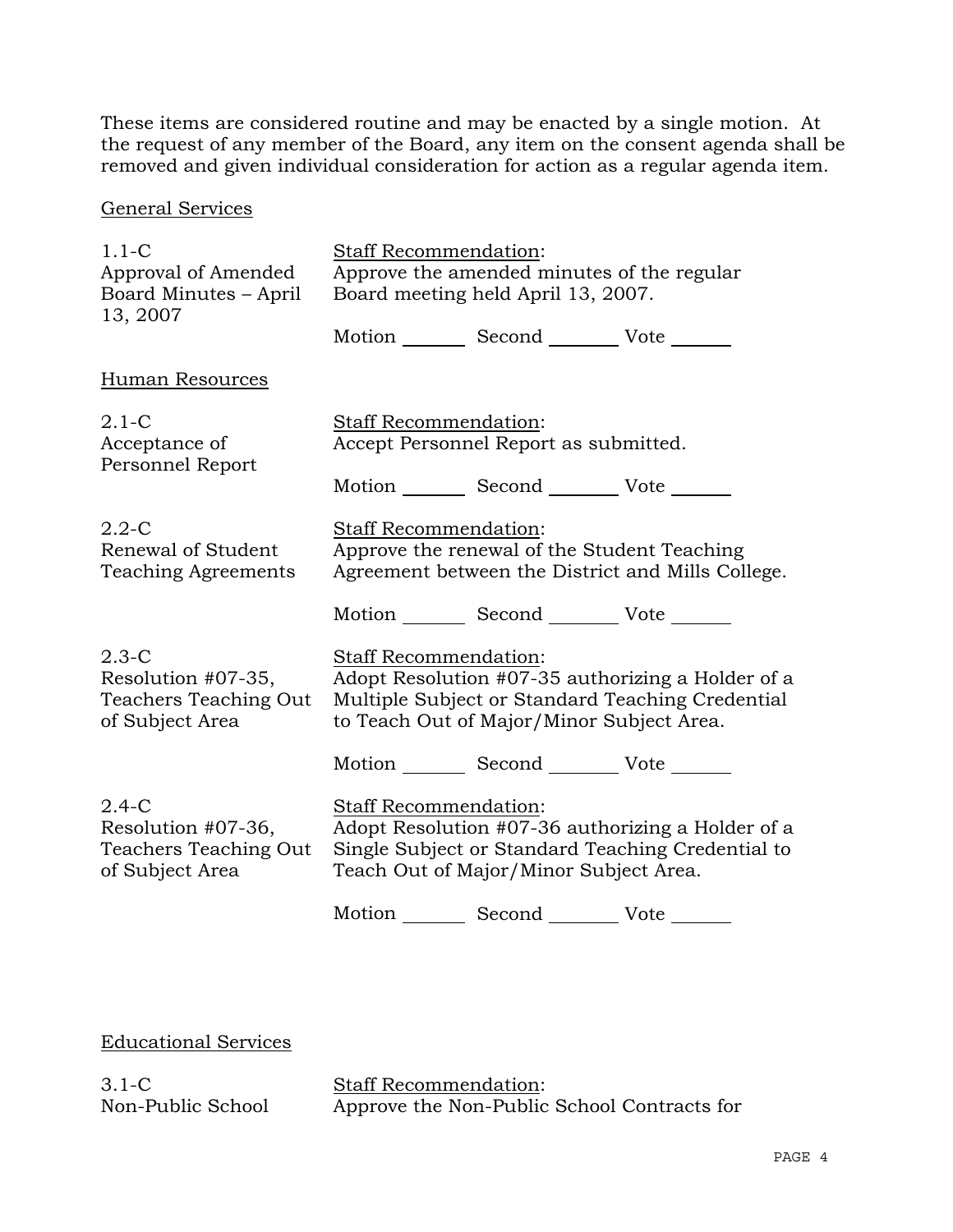| Contracts                                                                                                                    | Special Education Students.                                                                                                                                                                                                                |                                                                                                                                             |                                                                                                  |
|------------------------------------------------------------------------------------------------------------------------------|--------------------------------------------------------------------------------------------------------------------------------------------------------------------------------------------------------------------------------------------|---------------------------------------------------------------------------------------------------------------------------------------------|--------------------------------------------------------------------------------------------------|
|                                                                                                                              |                                                                                                                                                                                                                                            | Motion Second Vote                                                                                                                          |                                                                                                  |
| $3.2-C$<br>Memorandum of<br>Understanding (MOU)<br>with Girl Scouts of the<br>San Francisco Bay<br>Area                      | Staff Recommendation:<br>Approve the Memorandum of Understanding<br>(MOU) with Girl Scouts of the San Francisco Bay<br>Area to operate an After School Education and<br>Safety (ASES) program at John Muir and Bancroft<br>Middle Schools. |                                                                                                                                             |                                                                                                  |
|                                                                                                                              |                                                                                                                                                                                                                                            | Motion _________ Second __________ Vote _______                                                                                             |                                                                                                  |
| $3.3-C$<br>Discard Obsolete<br>Supplemental<br><b>Instructional Materials</b><br>and Obsolete Library<br>Books for John Muir | Staff Recommendation:<br>Approve the request to discard obsolete<br>supplemental instructional materials and obsolete<br>library books for John Muir Middle School per<br>Board Policy 3270.                                               |                                                                                                                                             |                                                                                                  |
| Middle School                                                                                                                |                                                                                                                                                                                                                                            | Motion _________ Second __________ Vote _______                                                                                             |                                                                                                  |
| $3.4-C$<br>Community-Based<br>English Tutoring<br>Program Application,<br>Fiscal Year 2007-08                                | Staff Recommendation:<br>Year 2007-08.                                                                                                                                                                                                     | Motion _________ Second __________ Vote _______                                                                                             | Approve the Community-Based English Tutoring<br>Program Application for the Adult School, Fiscal |
| <b>Business Operations</b>                                                                                                   |                                                                                                                                                                                                                                            |                                                                                                                                             |                                                                                                  |
| $4.1 - C$<br>Resolution #07-37 to<br>Declare Certain<br>Equipment Surplus<br>and/or Obsolete.                                | Staff Recommendation:                                                                                                                                                                                                                      | Adopt Resolution #07-37 to declare certain<br>and condition of the designated equipment.<br>Motion_________ Second ___________ Vote _______ | equipment surplus and/or obsolete due to the age                                                 |

| $4.2\text{-C}$         | <b>Staff Recommendation:</b>                         |
|------------------------|------------------------------------------------------|
| Resolution #07-34 to   | Approve by unanimous vote, Resolution #07-34 to      |
| Perform Emergency      | perform emergency dry rot work at Garfield,          |
| Dry Rot Repair Work at | McKinley, Roosevelt, and Washington Elementary       |
| Garfield, Monroe,      | Schools. (Bid packages $#07-02$ ; $#07-04$ – backup) |
| McKinley and           |                                                      |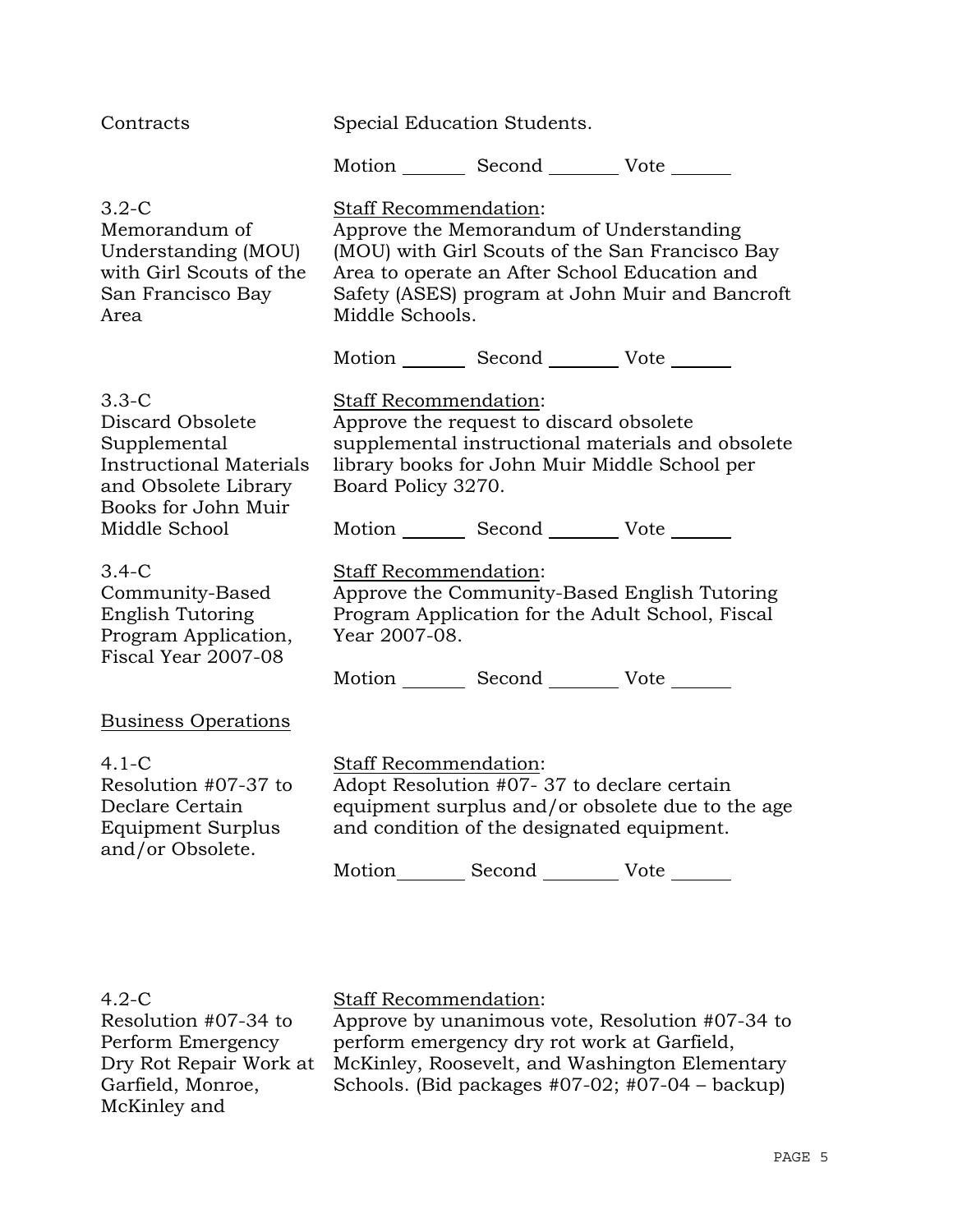| Washington<br><b>Elementary Schools</b>                                                                                                                                                                                                         |                                                                | Motion Second Vote                                                                                                                                               |                                                                                            |                                                                      |
|-------------------------------------------------------------------------------------------------------------------------------------------------------------------------------------------------------------------------------------------------|----------------------------------------------------------------|------------------------------------------------------------------------------------------------------------------------------------------------------------------|--------------------------------------------------------------------------------------------|----------------------------------------------------------------------|
|                                                                                                                                                                                                                                                 |                                                                |                                                                                                                                                                  |                                                                                            |                                                                      |
| Facilities and Construction                                                                                                                                                                                                                     |                                                                |                                                                                                                                                                  |                                                                                            |                                                                      |
| $5.1 - C$<br>Architectural Design<br>Services Contract with<br><b>AEDIS</b> Architects for<br>the SLHS Library<br>Expansion                                                                                                                     | Staff Recommendation:<br>Library Expansion.                    | Approve the Architectural Design Services<br>Contract with AEDIS Architects for the SLHS<br>Motion _________ Second __________ Vote _______                      |                                                                                            | A copy of<br>the<br>contract<br>is<br>included<br>in Board<br>packet |
| $5.2-C$<br>Architectural Design<br>Services Contract with<br><b>AEDIS</b> Architects for<br>the Renovation &<br>Upgrades at San<br>Leandro High School<br>and McKinley,<br>Roosevelt and<br>Washington<br><b>Elementary Schools</b><br>Projects | Staff Recommendation:                                          | Approve the Architectural Design Services<br>Contract with AEDIS Architects for the San<br>Motion _________ Second __________ Vote _______                       | Leandro High School and McKinley, Roosevelt<br>and Washington Elementary Schools Projects. | A copy of<br>the<br>contract<br>is<br>included<br>in Board<br>packet |
| $5.3-C$<br>Geotechnical<br>Engineering & Soils<br><b>Investigation Services</b><br>Contract with Ninyo $\&$<br>Moore for the 9th Grade<br>Campus, Arts<br>Education Center,<br>PG&E Parking Lot and<br>Library Expansion<br>Projects            | <b>Staff Recommendation:</b><br>Library Expansion<br>Projects. | Investigation Services Contract with Ninyo &<br>Moore for the 9 <sup>th</sup> Grade Campus, Arts<br>Education Center, PG&E Parking Lot and<br>Motion Second Vote | Approve the Geotechnical Engineering & Soils                                               | A copy of<br>the<br>contract<br>is<br>included<br>in Board<br>packet |
| $5.4 - C$<br><b>Construction Contract</b><br>with Coulter<br>Construction for the<br>Portable #41 Exiting<br>Revisions project for<br>the Adventure Time<br>Program at Madison                                                                  | Staff Recommendation:<br>Elementary School.                    | for the Portable #41 Exiting Revisions project<br>for the Adventure Time Program at Madison<br>Motion _________ Second __________ Vote _______                   | Award the bid proposal to Coulter Construction                                             | A copy of<br>the<br>contract<br>is<br>included<br>in Board<br>packet |